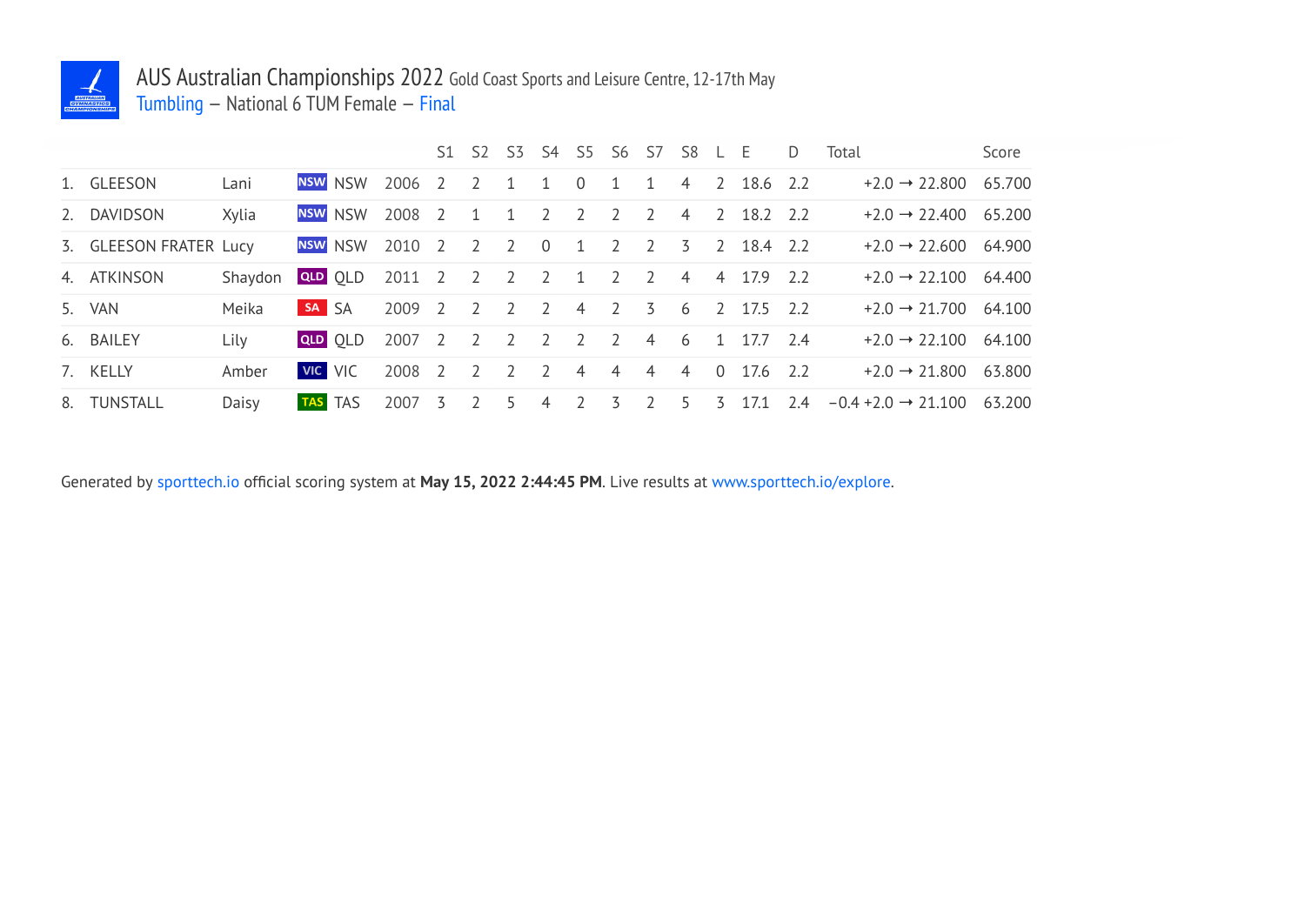

## AUS Australian Championships 2022 Gold Coast Sports and Leisure Centre, 12-17th May

Tumbling — National 6 TUM Female — Qualification

|                   |               |                |      | S1                                 | S <sub>2</sub>                     | S <sub>3</sub>                |                                  | S4 S5                            | <b>S6</b>                        | S7                               | S <sub>8</sub>                   | L                                | Ε                    | D          | Total |                                                               | Score         |
|-------------------|---------------|----------------|------|------------------------------------|------------------------------------|-------------------------------|----------------------------------|----------------------------------|----------------------------------|----------------------------------|----------------------------------|----------------------------------|----------------------|------------|-------|---------------------------------------------------------------|---------------|
| 1. GLEESON        | Lani          | NSW NSW        | 2006 | $\overline{0}$<br>1                | 0<br>$\overline{2}$                | $\boldsymbol{0}$<br>1         | 0<br>$\boldsymbol{0}$            | $\mathbf 1$<br>$\mathbf 0$       | 1<br>$\boldsymbol{0}$            | 2<br>$\mathbf{1}$                | 6<br>8                           | 10<br>$\overline{2}$             | 18.0<br>18.5         | 2.4<br>2.0 |       | 20.400<br>$+2.0 \rightarrow 22.500$                           | 42.900        |
| 2. DAVIDSON       | Xylia         | NSW NSW        | 2008 | $\mathbf 0$<br>2                   | $\boldsymbol{0}$<br>$\overline{2}$ | $\mathbf 0$<br>2              | $\overline{2}$<br>$\overline{0}$ | $\overline{2}$<br>$\mathbf{1}$   | $\overline{2}$<br>1              | 2<br>$\overline{2}$              | $\overline{4}$<br>$\overline{4}$ | $\overline{2}$<br>2              | 18.6<br>18.4 2.2     | 1.6        |       | $+2.0 \rightarrow 22.600$                                     | 20.200 42.800 |
| 3. VAN            | Meika         | SA SA          | 2009 | $\mathbf 0$<br>2                   | $\boldsymbol{0}$<br>$\overline{2}$ | $\boldsymbol{0}$<br>2         | $\boldsymbol{0}$<br>2            | $\overline{2}$<br>2              | $\overline{2}$<br>2              | $\overline{2}$<br>3              | $\overline{4}$<br>6              | $\mathbf 0$<br>2                 | 19.0<br>17.7         | 1.5<br>2.2 |       | 20.500 42.400<br>$+2.0 \rightarrow 21.900$                    |               |
| 4. GLEESON FRATER | Lucy          | <b>NSW</b> NSW | 2010 | $\mathbf 0$<br>$\overline{2}$      | $\boldsymbol{0}$<br>$\overline{2}$ | $\boldsymbol{0}$<br>1         | $\overline{2}$<br>1              | $\overline{2}$<br>$\mathbf 1$    | $\overline{2}$<br>1              | $\overline{2}$<br>$\mathbf{1}$   | $\overline{4}$<br>$\overline{4}$ | $\overline{2}$<br>$\overline{4}$ | 18.6 1.6<br>18.3     | 2.2        |       | $-0.4 + 2.0 \rightarrow 22.100$                               | 20.200 42.300 |
| 5. ATKINSON       | Shaydon       | <b>QLD</b> OLD | 2011 | $\overline{0}$<br>$\mathbf 0$      | $\boldsymbol{0}$<br>$\mathbf{1}$   | $\theta$<br>$\overline{2}$    | $\mathbf{1}$<br>$\overline{2}$   | $\overline{2}$<br>$\overline{2}$ | $\overline{2}$<br>$\overline{2}$ | $\overline{4}$<br>$\overline{2}$ | 6<br>5                           | $\overline{2}$<br>$\overline{2}$ | 18.3 1.6<br>18.2 2.2 |            |       | 19.900<br>$+2.0 \rightarrow 22.400$                           | 42.300        |
| 6. TUNSTALL       | Daisy         | TAS TAS        | 2007 | $\overline{0}$<br>$\overline{2}$   | $\boldsymbol{0}$<br>$\overline{2}$ | $\mathbf 0$<br>6              | 2<br>4                           | $\overline{2}$<br>$\overline{2}$ | $\overline{2}$<br>2              | $\overline{2}$<br>$\overline{2}$ | 4<br>4                           | $\overline{2}$<br>$\overline{2}$ | 18.6<br>17.4         | 1.6<br>2.9 |       | 20.200<br>$-0.4 + 2.0 \rightarrow 21.900$                     | 42.100        |
| 7. BAILEY         | Lily          | <b>QLD QLD</b> | 2007 | $\mathbf 0$<br>$\overline{2}$      | $\boldsymbol{0}$<br>$\overline{2}$ | $\boldsymbol{0}$<br>2         | 6<br>$\overline{2}$              | 3<br>$\overline{2}$              | $\overline{2}$<br>$\overline{2}$ | 4<br>6                           | 6<br>6                           | $\overline{2}$<br>$\overline{0}$ | 17.7<br>17.6 2.5     | 2.2        |       | 19.900 42.000<br>$+2.0 \rightarrow 22.100$                    |               |
| 8. KELLY          | Amber         | VIC VIC        | 2008 | $\mathbf 0$<br>2                   | $\boldsymbol{0}$<br>$\overline{2}$ | $\boldsymbol{0}$<br>2         | 5<br>2                           | 4<br>2                           | 4<br>2                           | 4<br>2                           | 7<br>4                           | $\overline{2}$<br>2              | 17.4<br>18.0 2.2     | 2.4        |       | $+2.0 \rightarrow 22.200$                                     | 19.800 42.000 |
| 9. WILSON         | Jamie         | VIC VIC        | 2007 | $\overline{0}$<br>$\overline{2}$   | $\overline{0}$<br>$\overline{2}$   | $\mathbf 0$<br>1              | 1                                | 2<br>$\mathbf 1$                 | 2<br>1                           | 0<br>4                           | $\overline{4}$<br>6              | 6<br>2                           | 18.4 1.7<br>18.0 2.1 |            |       | $-0.2 \rightarrow 19.900$ 42.000<br>$+2.0 \rightarrow 22.100$ |               |
| 10. TESTI         | Chelsea       | SA SA          | 2009 | $\boldsymbol{0}$<br>$\overline{2}$ | $\boldsymbol{0}$<br>$\overline{2}$ | $\boldsymbol{0}$<br>3         | $\overline{2}$<br>$\overline{2}$ | $\overline{2}$<br>$\overline{2}$ | $\overline{2}$<br>2              | $\overline{2}$<br>3              | $\overline{4}$<br>6              | $\overline{4}$<br>2              | 18.4 1.5<br>17.6     | 2.2        |       | 19.900<br>$+2.0 \rightarrow 21.800$                           | 41.700        |
| 11. BEATON        | Alyssa        | VIC VIC        | 2007 | $\mathbf 0$<br>$\overline{2}$      | $\boldsymbol{0}$<br>$\overline{2}$ | $\mathbf 0$<br>$\overline{2}$ | $\overline{2}$<br>3              | $\overline{2}$<br>$\overline{4}$ | $\overline{2}$<br>3              | 5<br>6                           | 7<br>6                           | $\overline{4}$<br>$\overline{2}$ | 17.8<br>17.0         | 2.0<br>2.7 |       | 19.800<br>$+2.0 \rightarrow 21.700$                           | 41.500        |
| 12. MALCOLM       | Bella         | <b>QLD</b> OLD | 2009 | $\mathbf 0$<br>$\overline{2}$      | $\boldsymbol{0}$<br>$\overline{2}$ | $\mathbf 0$<br>3              | 6<br>$\overline{2}$              | $\overline{2}$<br>$\overline{2}$ | $\overline{2}$<br>3              | $\overline{2}$<br>4              | 6<br>6                           | $\overline{2}$<br>$\overline{2}$ | 18.0<br>17.4 1.9     | 2.1        |       | 20.100<br>$+2.0 \rightarrow 21.300$                           | 41.400        |
| 13. WADLING       | <b>Billie</b> | NSW NSW        | 2009 | $\overline{0}$<br>$\overline{2}$   | $\boldsymbol{0}$<br>$\overline{4}$ | $\mathbf 0$<br>4              | 2<br>3                           | $\overline{2}$<br>3              | $\overline{2}$<br>2              | 3<br>4                           | 6<br>6                           | 2<br>$\overline{2}$              | 18.3 1.5<br>17.0     | 2.2        |       | 19.800<br>$+2.0 \rightarrow 21.200$                           | 41.000        |